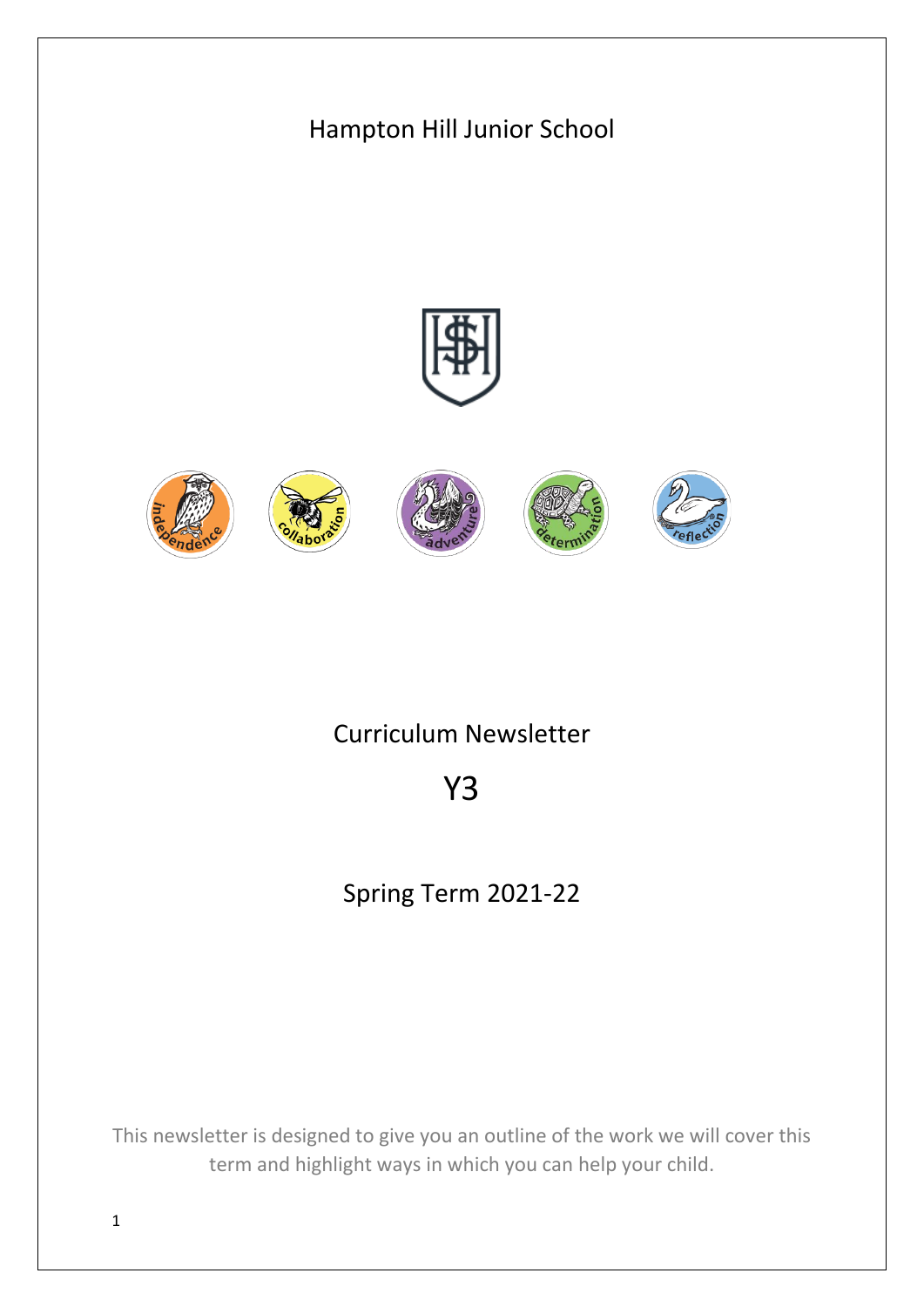## Dear Parents/ Carers

It has been a fabulous start to the year so far. Please find details of the exciting things to follow!

We are committed to a broad and balanced curriculum. We hope you find this information useful.

- Learning behaviour focus for this term: **Determination/ Reflection**
- Trips/ costings planned for this term: **Ufton Court Trip???????**
- PE KIT days: Monday & Friday 3CS and 3W. Monday & Thursday 3R Please ensure your child comes to school in their PE kit.
- Green Mile Day: WEDNESDAY
- Home School Diaries need to be in school: Everyday

## **KEY Y3 DATES THIS TERM:**

| <b>DATE</b>    | <b>EVENT</b>                          |
|----------------|---------------------------------------|
| 5/1/2022       | Children return                       |
| 7/2/2022       | <b>Mental health Week</b>             |
| 8/2/2022       | Safer Internet Day                    |
| W/C: 14/2/2022 | <b>Half Term</b>                      |
| 1/3/2022       | <b>Parent Consultations</b>           |
| 3/3/2022       | Parent Consultations/ World Book Day  |
| 18/3/2022      | Red Nose Day                          |
| 23/3/2022      | <b>Subject Revolution Reading Day</b> |
| 31/3/2022      | Whole School Photo Day                |
| tbc            | Easter Hat Parade/Assembly            |
| 1/4/2022       | End of term 1.45pm                    |

(Further dates are likely to be added and will forwarded accordingly- along with any changes to dates)

## **SUBJECT AREAS:**

**English:** Reading Comprehension Skills/ The Day the Crayons Quit/ Instructional writing (message to the moon)/ Grammar- tenses/ Descriptive and Persuasive writing

**Maths:** Multiplication and division / measurement- money/ statistics/ length and perimeter/ fractions

**Science:** Animals including humans/ Rocks and soils

**R.E:** Organisations and charity/ Pilgrimage/ Birth Ceremonies/ Pillars of Islam/ Weddings **Computing:** e-safety/ Branching databases

**Music:** Musicianship skills; Revise understanding of KS1 skills and building on notation, pitch and rhythm knowledge. Introduction to history of Western Classical Music, Medieval period with focus on early stave notation.

**PHSE:** Dreams and goals/ being fit, healthy and safe

**P.E:** Gymnastics/ Outdoor athletics/ Netball/ Indoor Athletics